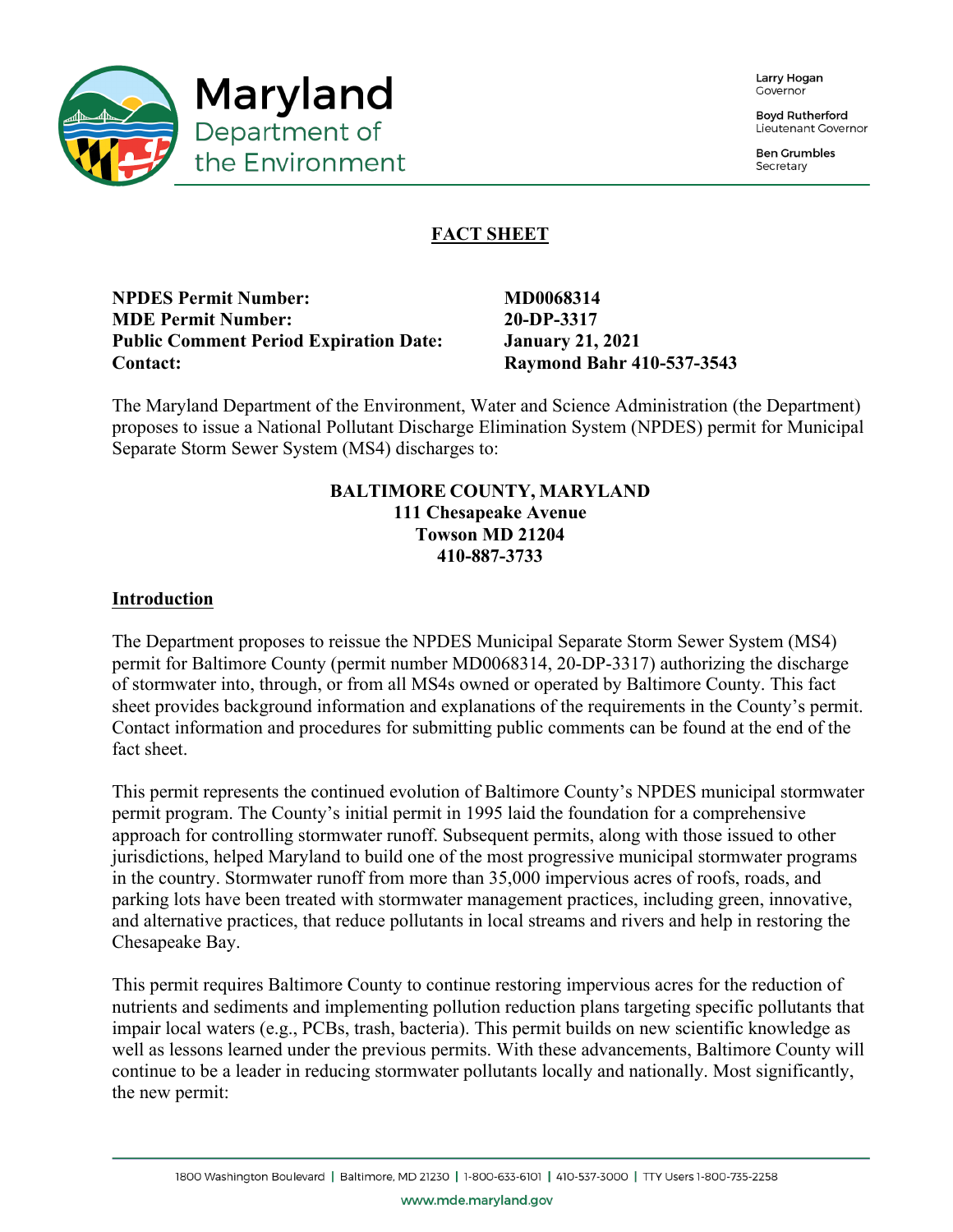- Incorporates Baltimore County's implementation of stormwater best management practices (BMPs) for impervious acre restoration using the County's total maximum daily load (TMDL) and BMP Implementation Strategy;
- Establishes annual impervious acre restoration benchmarks throughout the five-year permit term;
- Provides incentives to implement green stormwater infrastructure to increase the use of natural filters and BMPs that provide a climate change resiliency co-benefit;
- Strengthens the illicit discharge detection and elimination (IDDE) program by requiring the permittee to submit a process to prioritize the selection of outfalls for field screening and a plan and schedule for screening outfalls to the Department for review and approval;
- Requires IDDE coordination with other MS4s for conducting cross-jurisdictional investigations to track and respond to the source of an illicit discharge;
- Increases the use of good house keeping and pollution prevention plans for additional Countyowned properties to have a greater impact on stormwater prevention at key industrial areas;
- Improves winter management of deicing and anti-icing materials to further reduce chlorides, a pollutant of emerging concern;
- Leverages monitoring resources by providing the County the opportunity to participate in a pooled monitoring program; and
- Updates the *Accounting for Stormwater Wasteload Allocations and Impervious Acres Treated, Guidance for National Pollutant Discharge Elimination System Stormwater Permits* (2020 Accounting Guidance) to include the Phase 6 Chesapeake Bay Watershed Model, new and updated BMPs approved by the Chesapeake Bay Program (CBP) expert panels, and nutrient trading. The 2020 Accounting Guidance is accessible via the web link here:

https://mde.maryland.gov/programs/water/stormwatermanagementprogram/pages/storm\_gen \_permit.aspx

Successful implementation of the permit is in part dependent upon the County administration of well-established State stormwater programs. Maryland has a long history of developing statewide programs to reduce stormwater pollution that focus on protecting and restoring local water quality and the Chesapeake Bay. Maryland was one of the first in the nation to pass its Erosion and Sediment Control Law in 1970 for the control of stormwater runoff from construction sites. Numerous updates to the law and corresponding regulations over the years have added new and more stringent practices, better designs, more volume management, and more flexibility in implementation of controls for greater protection of Maryland's water resources.

The State's Stormwater Management Law passed in 1982, requires the implementation of BMPs in order to maintain after development, as nearly as possible, the pre-development runoff conditions. Over the years, this program has undergone significant revisions and enhancements, including the Stormwater Management Act of 2007 (Act), which introduced for the first time, environmental site design (ESD) to the maximum extent practicable (MEP) on all new development and redevelopment projects. The approach focuses on using natural drainage patterns and vegetation, and non-structural and small-scale practices (e.g., green infrastructure, low impact development, runoff reduction), that more effectively manage stormwater runoff at its source rather than the use of larger practices like retention ponds.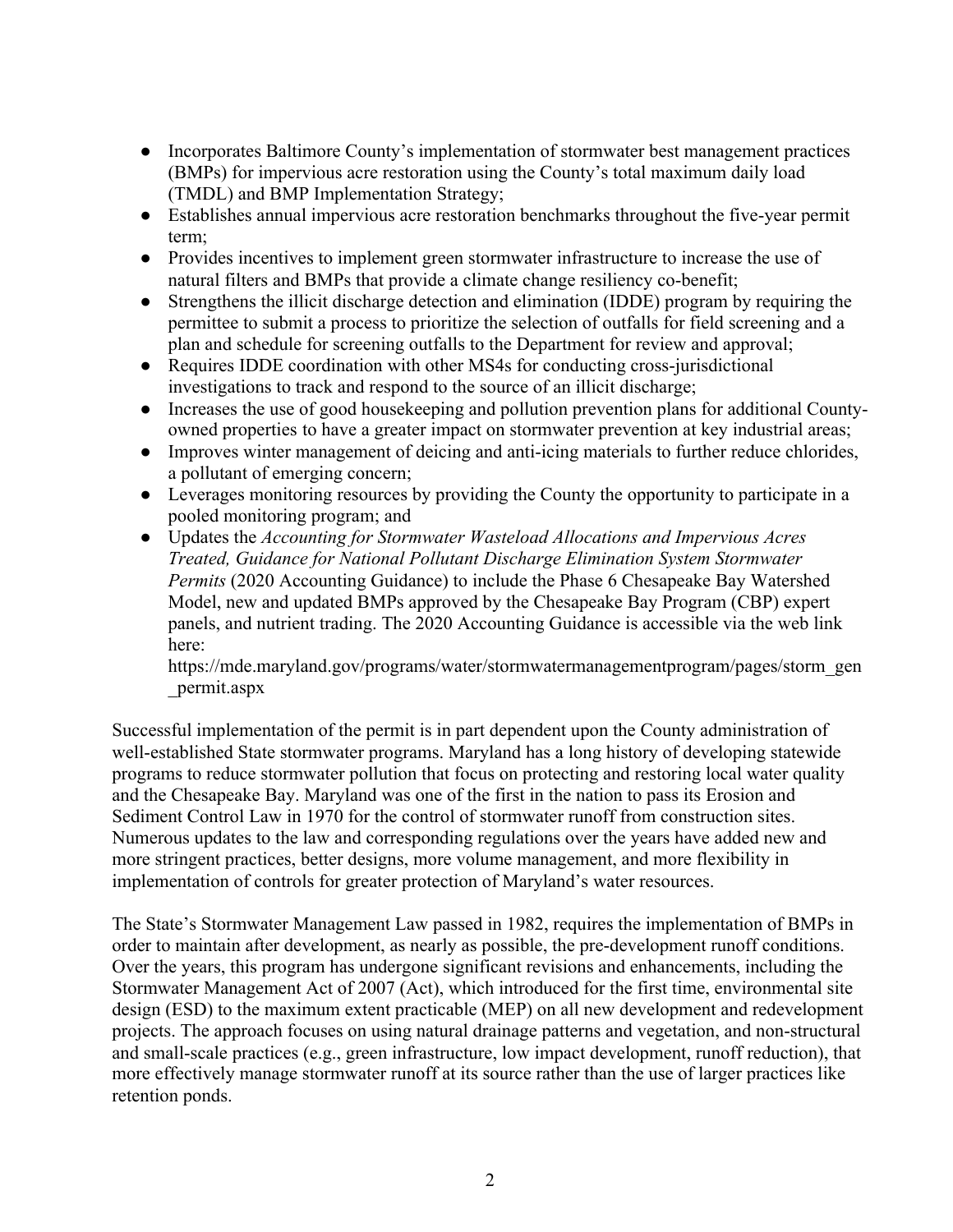# **Permit Authority**

According to 40 Code of Federal Regulations (CFR) §122.26, owners or operators of large and medium MS4s must obtain an NPDES MS4 permit. In Maryland, this permit is a State permit subject to federal and State regulations. The Clean Water Act (CWA) and federal regulations provide the federal permit requirements. The Annotated Code of Maryland, Environment Article, Code of Maryland Regulations (COMAR), and policies and guidelines of the Department provide the State permitting requirements.

# **Permit History**

Baltimore County is classified as a large MS4. The County's initial NPDES MS4 permit was issued in 1995, and reissued in 2000, 2005, and 2013. In 1995, the County's initial permit laid the foundation for a comprehensive approach to controlling stormwater runoff. This was done by inventorying and mapping storm drain system infrastructure; identifying sources of pollution; monitoring storm events to evaluate chemical, biological, and physical stream responses; and enhancing existing management programs as well as establishing new ones. The County developed water quality management plans and began restoring existing impervious areas to improve water quality in streams, reservoirs, and the Chesapeake Bay.

During the second permit, the County evaluated urban runoff and water quality; prioritized watersheds in order to perform more detailed analyses and guide management implementation; and continued to restore existing impervious areas. During the County's third and fourth permit terms, extensive restoration efforts continued, and technologies were implemented for new and redevelopment projects that incorporated ESD to the MEP. Furthermore, the County began the development and implementation of plans to address stormwater wasteload allocations (WLAs) established under U.S. Environmental Protection Agency (EPA) approved or established TMDL estimates.

This permit represents the next step forward for Baltimore County's NPDES municipal stormwater program and continues a long history when it comes to stormwater management. The County implemented a stormwater management program in 1984 that enabled the County to enter into the MS4 permitting program with practices in place. Baltimore County proposed a robust portfolio of programmatic, upland, and in-stream BMPs for this permit term, continuing its leadership by providing its citizens with healthier streams and helping the State to meet its Chesapeake Bay restoration goals.

# **Regulated Permit Area**

EPA defines "municipal separate storm sewer system" as "…a conveyance or system of conveyances (including roads with drainage systems, municipal streets, catch basins, curbs, gutters, ditches, human-made channels, or storm drains): (i) Owned or operated by a State, city, town, borough, county, parish, district, association, or other public body…having jurisdiction over disposal of sewage, industrial wastes, storm water, or other wastes…; (ii) Designed or used for collecting or conveying storm water;" [40 CFR §122.26(b)(8)]. Under this definition, anywhere that a regulated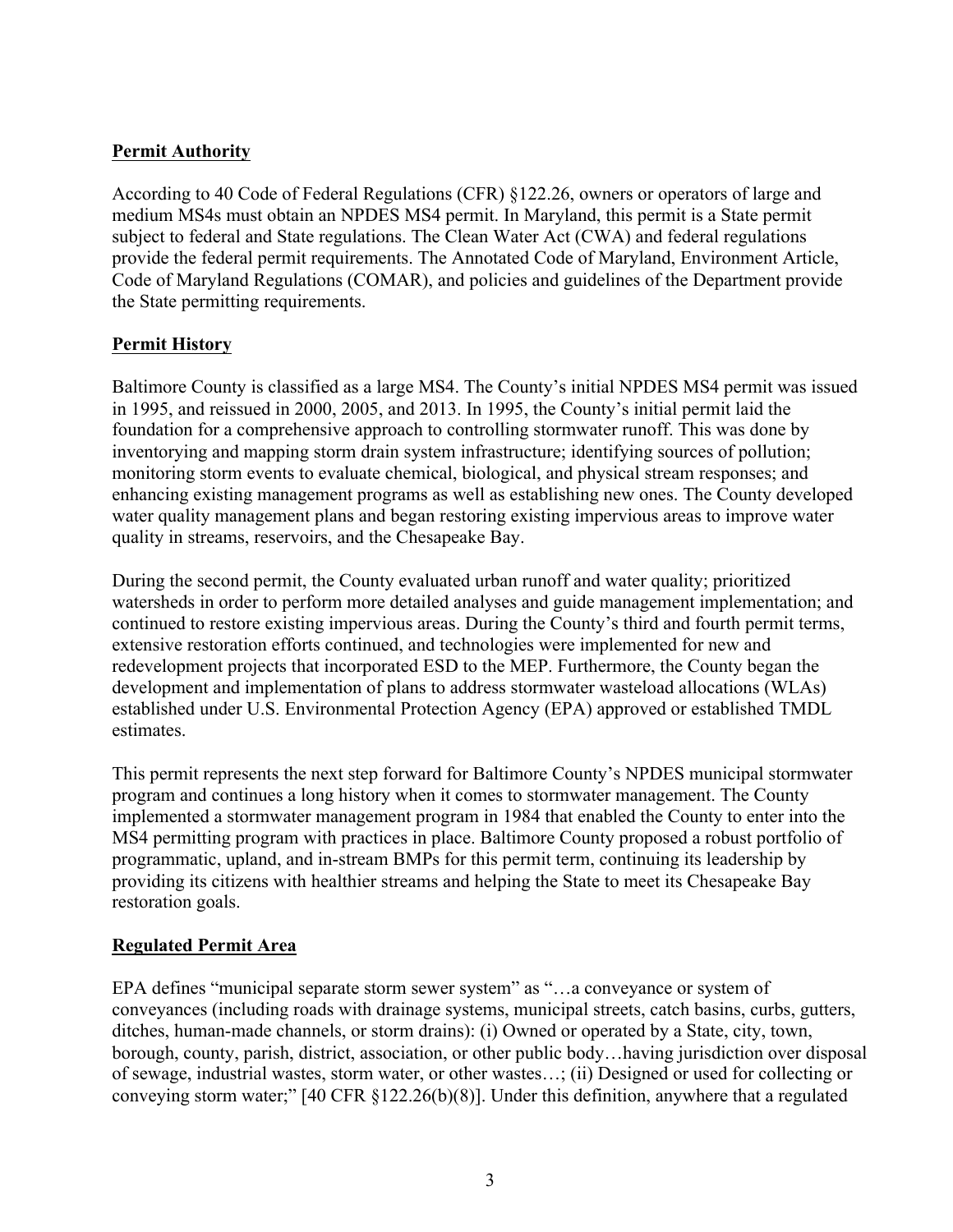jurisdiction "owns or operates" infrastructure that conveys runoff is covered under this NPDES MS4 permit.

The federal CWA amendments under 33 U.S.C. §1342(p)(3)(B) adopt a flexible framework for permitting MS4 discharges in order to effectively control pollutants and improve water quality. Accordingly, the CWA specifies that permits for discharges from MS4s:

- May be issued on a system- or jurisdiction-wide basis;
- Shall include a requirement to effectively prohibit non-stormwater discharges into the storm sewers; and
- Shall require controls to reduce the discharge of pollutants to the maximum extent practicable, including management practices, control techniques and system, design and engineering methods, and such other provisions as the Administrator or the State determines appropriate for the control of such pollutants.

In addition, 40 CFR  $\S 122.26(a)(1)(v)$ , specifies that permit coverage may be granted on a systemwide or jurisdiction-wide basis, to include areas where jurisdictions have control over land use decisions (see also 55 FR 48043 and 81 FR 89320). In accordance with this flexible permitting approach established under federal regulations and the CWA, the Department's regulatory framework for issuing MS4 permits is based on jurisdiction-wide coverage. This approach is consistent with the fact that specific permit provisions, such as erosion and sediment control and stormwater management programs, are administered under State statute as county-wide requirements (see the Environment Article, §4-103 and §4-202, Annotated Code of Maryland; and COMAR 26.17.02.01 and .02). As an example, private development requires the County's approval for erosion and sediment control and stormwater management, and is subsequently inspected, maintained, and enforced under local authority. The County also owns or operates a road system that extends throughout the entire County and generates stormwater discharges. Therefore, the Department defines the regulated permit area as jurisdiction-wide in order to most effectively meet the goals and requirements under the CWA and thus, considers all provisions of this permit to apply to the geographic area of the County.

# **Stormwater System in Baltimore County**

Baltimore County's population continues to expand, from 805,029 in 2010 to an estimated 828,431 in 2018, according to the United States Department of Commerce's Census information, which means that the stormwater system continues to expand as it captures, treats and conveys runoff from more areas. Baltimore County covers an area of 682 square miles and has approximately 1,528 "major" outfalls. Major outfalls are defined by 40 CFR  $\S$ 122.26 (b)(5) as:

- An outfall pipe with an internal diameter of 36 inches or greater; or
- A discharge from a single conveyance other than a circular pipe that drains 50 acres or more; or
- An outfall pipe with an internal diameter of 12 inches or greater that drains an area that includes land zoned for industrial use.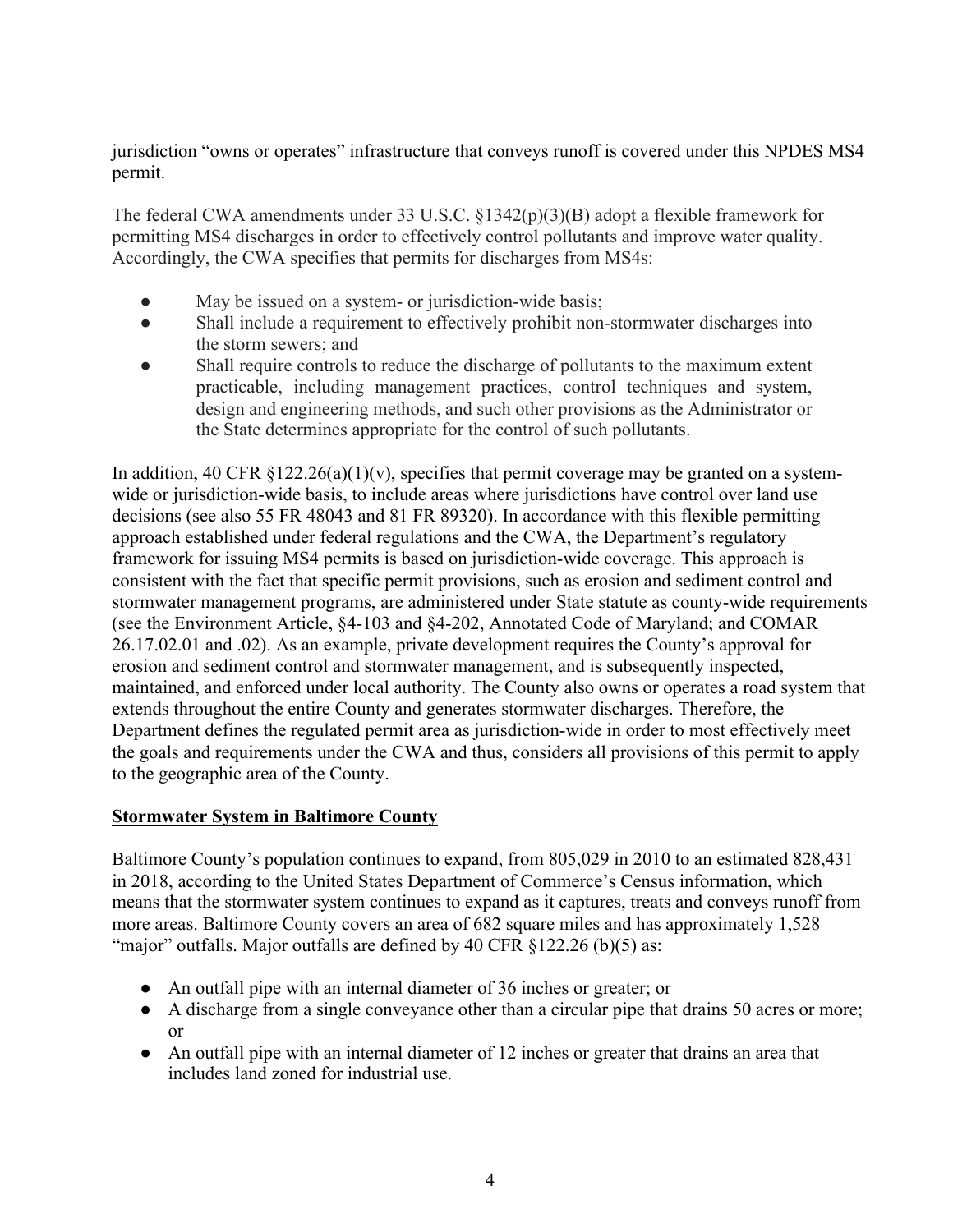Stormwater from these outfalls is discharged into the Patapsco/Back River and the Upper Western Shore basins, two of Maryland's ten major Chesapeake Bay tributary basins. Stream segments in these basins are impaired by sediments, nutrients, polychlorinated biphenyls (PCBs), trash, and bacteria. TMDLs have been approved and stormwater WLAs established for streams and watersheds within Baltimore County. A WLA is that part of an impairing pollutant's total allowable discharge that is attributed to regulated point sources. The list of TMDLs and WLAs applicable to Baltimore County is included as Appendix A of the permit. More information regarding approved TMDLs for Baltimore County can be found at:

mde.maryland.gov/programs/Water/TMDL/ApprovedFinalTMDLs/Pages/index.aspx

### **Maryland's NPDES Municipal Stormwater Permit Requirements**

The management, restoration, and monitoring programs required by this permit are designed to control stormwater discharges to the MEP. Public education and outreach, property management, and storm drain system IDDE programs reduce the input of pollutants to the County's storm drain systems. Erosion and sediment control and stormwater management programs control stormwater discharges from new and redevelopment through the implementation of BMPs. These management programs, integrated with stormwater restoration and monitoring, described in more detail below, provide a comprehensive and adaptive approach toward improving and restoring local water resources and the Chesapeake Bay.

In compliance with §402(p)(3)(B)(iii) of the CWA, MS4 permits must require stormwater controls to reduce the discharge of pollutants to the MEP and such other provisions as the Department determines appropriate for the control of such pollutants. Additionally, by regulation under 40 CFR §122.44, BMPs and programs implemented pursuant to this permit must be consistent with applicable stormwater WLAs developed under EPA established or approved TMDLs (see list of EPA approved TMDLs incorporated as Appendix A of the permit).

#### **Management Programs**

# **Stormwater Management on New and Redevelopment**

This permit requires Baltimore County to continue the implementation of a stormwater management program in accordance with the Environment Article, Title 4, Subtitle 2, Annotated Code of Maryland (www.lexisnexis.com/hottopics/mdcode/) and COMAR 26.17.02 (www.dsd.state.md.us/COMAR/subtitle\_chapters/26\_Chapters.aspx). The law and regulations require that ESD be used to the MEP to reduce runoff impacts associated with new and redevelopment. Maryland's stormwater regulations define ESD as "…using small-scale stormwater management practices, nonstructural techniques, and better site planning to mimic natural hydrologic runoff characteristics and minimize the impact of land development on water resources." Under this definition, ESD includes conserving natural features, minimizing impervious surfaces, slowing down runoff to promote infiltration and evapotranspiration, and using other approved nonstructural practices or innovative technologies.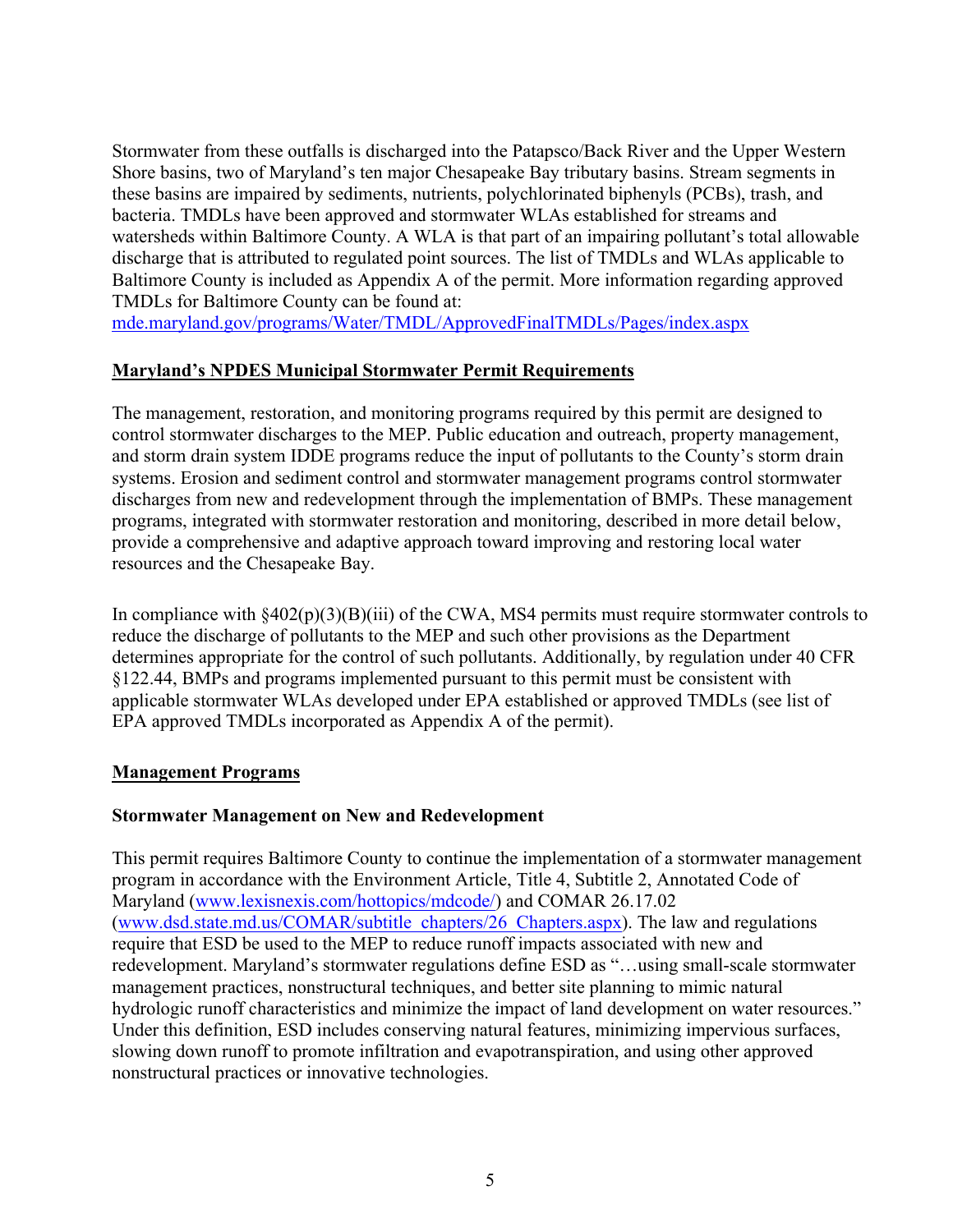The criteria for sizing ESD practices are based on capturing and retaining enough rainfall so that the runoff leaving a site is reduced to a level equivalent to a wooded site in good condition. The goal is to provide enough treatment using ESD practices to meet groundwater recharge requirements, provide water quality protection, and stream channel protection requirements by replicating woods in good condition for the 1-year, 24-hour rainfall event, or approximately 2.7 inches of rainfall over 24 hours. Managing the 1-year rainfall event on a site is equivalent to treating 98% of Maryland's average annual rainfall.

All jurisdictions in the State, including Baltimore County, are required to maintain and implement a stormwater management ordinance that is in compliance with the requirements of Maryland's stormwater management program. These requirements include ensuring the proper construction and maintenance of all stormwater management features through timely inspections of new ESD practices and structural stormwater management facilities. Long-term maintenance of BMPs is ensured through triennial inspections of completed ESD treatment systems and structural facilities. Maintenance procedures, including triennial inspection policies, are described in COMAR 26.17.02.11.

By following the conditions in its approved stormwater management ordinance, including mimicking natural hydrologic runoff characteristics, designing new projects to meet the woods in good condition criteria, and implementing ESD to the MEP, the County will be in compliance with this permit condition and with the requirements under 40 CFR  $122.26(d)(2)(iv)(2)$ . This includes post-construction stormwater management and also the accounting for growth strategy for new development described in "Maryland's Phase III Watershed Implementation Plan to Restore Chesapeake Bay by 2025" (Phase III WIP), that supports the Chesapeake Bay nutrient and sediment TMDLs.

# **Erosion and Sediment Control**

This permit requires Baltimore County to implement an erosion and sediment control program in accordance with the Environment Article, Title 4, Subtitle 1, Annotated Code of Maryland (www.lexisnexis.com/hottopics/mdcode/) and COMAR 26.17.01 (www.dsd.state.md.us/COMAR/subtitle\_chapters/26\_Chapters.aspx). By reference, this requires the County to ensure that all projects disturbing more than 5,000 square feet or 100 cubic yards have an approved erosion and sediment control plan; regularly inspect all active projects; maintain an effective enforcement program; have procedures to respond to complaints and violations regarding erosion and sediment control issues; and to adopt grading and building ordinances necessary to carry out the regulatory requirements. The Department reviews Baltimore County's program at least once every two years and has minimum standards for the design and content of erosion and sediment control plans. The incorporation of the State's program by reference in this permit is an

administratively efficient way to ensure compliance with construction runoff control requirements under 40 CFR  $122.26(d)(1)(v)$ . In addition, this supports the accounting for growth strategy for new development and redevelopment described in the Maryland Phase III WIP that supports the Chesapeake Bay nutrient and sediment TMDL.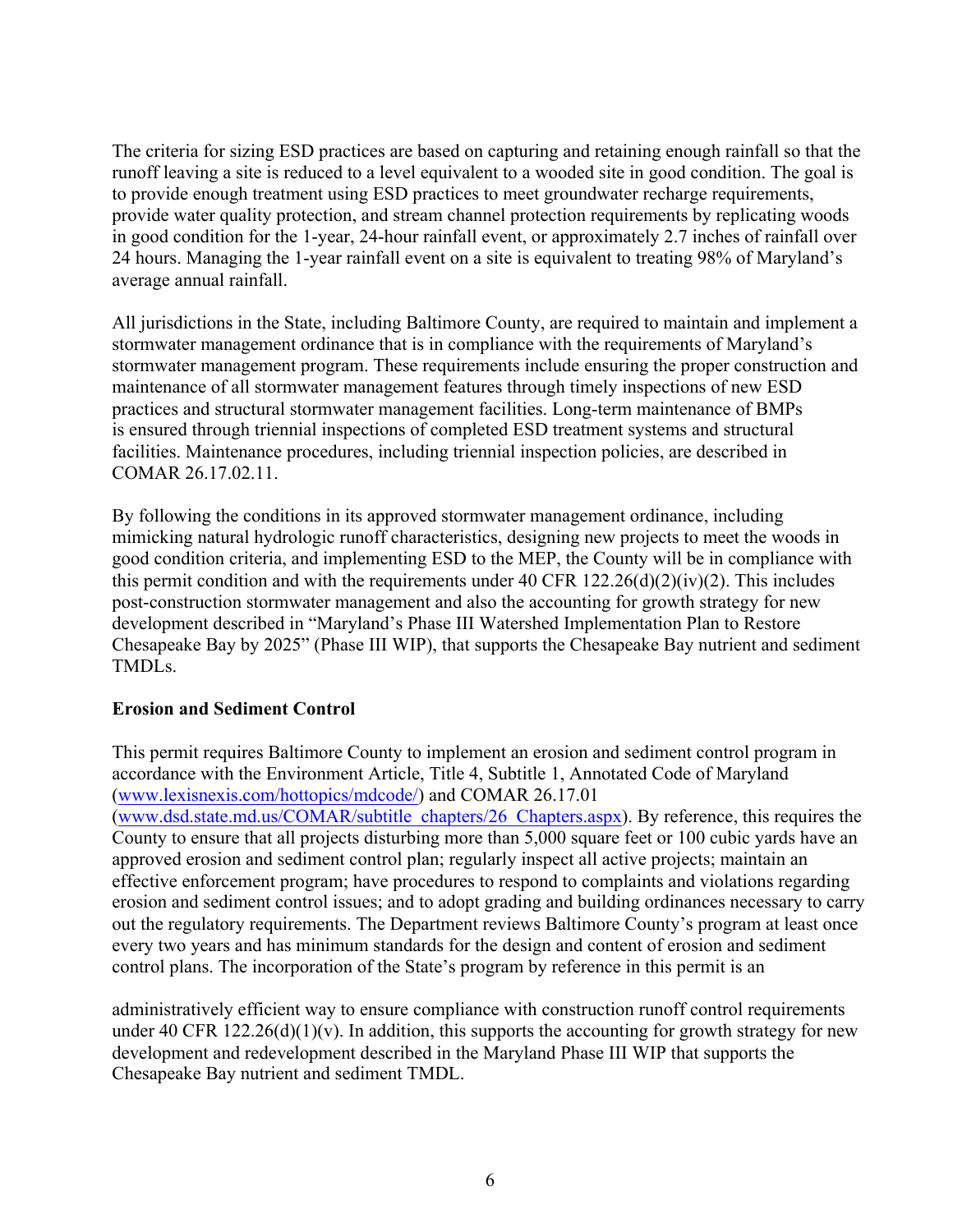### **Illicit Discharge Detection and Elimination**

This permit requires Baltimore County to ensure that all non-stormwater discharges into, through, or from its storm sewer system, when found, are either issued a permit by the Department or eliminated. This is accomplished by maintaining a robust inspection and oversight program, including screening outfalls for dry weather discharges, conducting routine surveys of commercial and industrial areas, and maintaining the ability to take appropriate action when illicit discharges do occur (see PART IV.D.3). This permit creates four new requirements to advance Baltimore County's success at finding and eliminating illicit discharges. These additional requirements represent an increase in effort under the reissued permit. First, Baltimore County is required to review all outfalls in its jurisdiction to prioritize outfall screening locations based on the potential for polluted discharges. The process developed to prioritize outfall screenings must be submitted to the Department for review and approval. Second, the County must submit a plan and schedule for field screening prioritized outfalls for the Department's review and approval. The schedule must include screening a minimum of 150 storm drain outfalls each year to find and to eliminate any new polluted discharges. Each outfall having a dry weather discharge shall be sampled using a chemical test kit. Third, the County is required to maintain procedures for implementing the IDDE program, including investigating complaints and handling enforcement actions. Fourth, the permit includes an explicit requirement to maintain an ordinance under the IDDE program to ensure that the County has the authority to engage in enforcement actions to eliminate discovered illicit discharges. The goal of the enhanced requirements is to increase the number of illicit discharges discovered and eliminated each year. Finding and removing illicit discharges reduces pollutants from entering State waters and results in progress towards meeting State water quality standards and TMDLs.

# **Property Management and Maintenance**

The County is required to ensure that a Notice of Intent be submitted and a pollution prevention plan developed for all County-owned facilities requiring coverage under the General Discharge Permit for Stormwater Associated with Industrial Activities. For other County-owned properties, this MS4 permit requires the County to develop and implement a good housekeeping plan where the following activities are performed: maintenance or storage of vehicles or equipment; storage of fertilizers, pesticides, landscaping materials, hazardous materials; or any other materials in a position likely to pollute stormwater runoff. These plans include an assessment of the property, focusing on activities that may contaminate stormwater runoff, and the implementation of pollution prevention measures and stormwater BMPs to eliminate or treat any non-stormwater discharges.

This permit expands the requirements of the winter weather management program to reduce the amount of chlorides (deicing salts) entering the stormwater system, a pollutant of emerging concern. The permit requires the County to reduce the use of deicing and anti-icing materials by several methods, including: tracking and reporting of material used, tracking snow amounts; staff training; public education; and evaluation of new equipment technology and methods. Annual staff training shall include operation and proper calibration of snow removal equipment; knowledge and management of deicing and anti-icing materials; and how to improve winter weather management based on information collected during the winter season. The program shall be modeled on the winter weather management program of the Maryland Department of Transportation, State Highway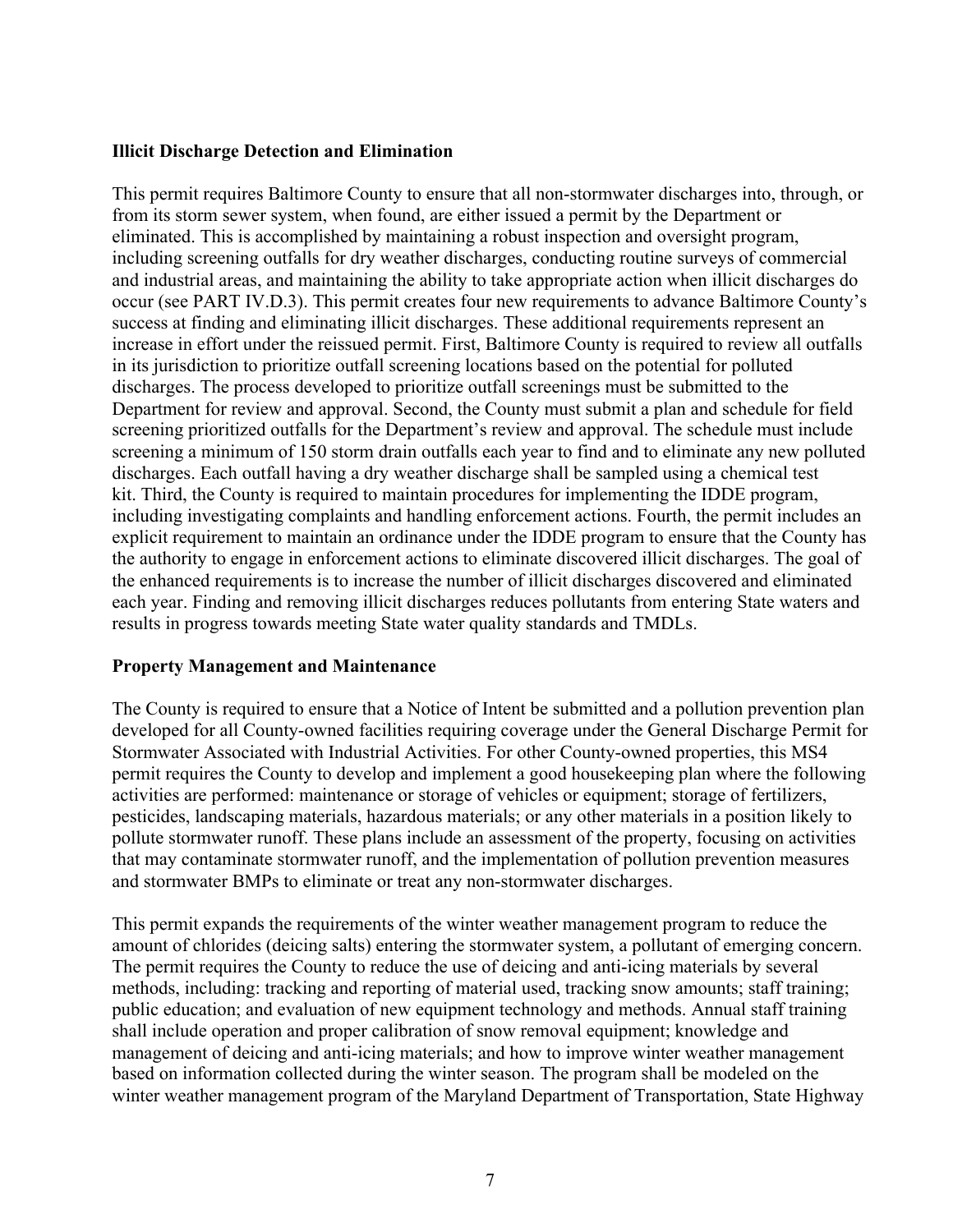Administration, as described in its annual document, *Maryland Statewide Salt Management Plan, 2019*, or subsequent versions thereof.

This permit further requires the County to continue its efforts to reduce pollutants associated with the maintenance of County properties. Inlet cleaning, street sweeping, and litter pickup programs are all activities currently undertaken by Baltimore County along its roadways that shall continue. Inlet cleaning and street sweeping shall continue annually in the amounts outlined in Appendix B of the permit, as applicable. Appendix B will be updated annually as required in PART IV.E.8.a. Additionally, the County is required to reduce the use of pesticides, herbicides, and fertilizers along roadways and on County-owned properties (see PART IV.D.4 of the proposed permit).

In addition to permit requirements for implementing the Baltimore Harbor trash TMDL described below, this permit requires a county-wide program to support and implement strategies to reduce trash (e.g., litter and floatables) including through recycling (see PART IV.F.3.d.). This permit requires the County to evaluate current trash and litter control efforts; develop strategies to reduce trash, floatables, and debris in all of its watersheds; and provide public education to aid these efforts (see PART IV.D.5). The permit also requires the County to continue to remove from or prevent from entering its storm drain system 152.4 tons of trash in the first year of the permit (see PART IV.D.4.e). This amount, which is based on the County's efforts in the prior permit, may be updated annually in accordance with PART IV.E.6.a of the permit.

# **Public Education and Public Outreach**

Baltimore County implements a diverse public education and outreach program that focuses on pollution prevention and includes participation in numerous public and community events to disseminate information regarding pollution prevention. The permit requires the County to implement a program that includes information about, at a minimum, the specific topics (e.g., water conservation, residential SWM implementation and maintenance, litter reduction, pet waste management) related to stormwater management and water quality listed in the permit (see PART IV.D.5). This permit also requires the County to conduct 150 outreach efforts each year. This amount, which is based on prior permit performance, may include the distribution of printed or electronic materials, targeted workshops on stormwater management, or displays in public areas. Events should be tailored to local efforts and the Department strongly encourages the development of outreach strategies directed at underserved and underrepresented parts of the County. The Department's review of these programs will consider access to materials produced, timing, language, and participation by the diverse communities in the County. The County is further required to maintain a complaint hotline for residents to report suspected illicit discharges, illegal dumping, and spills (see PART IV.D.5.b). Public education is a necessary component of successful TMDL restoration.

# **Stormwater Restoration for TMDL WLAs**

MS4 permits must require stormwater controls to reduce the discharge of pollutants to the MEP and such other provisions as the Department determines appropriate for the control of such pollutants. Additionally, BMPs and programs implemented pursuant to this permit must be consistent with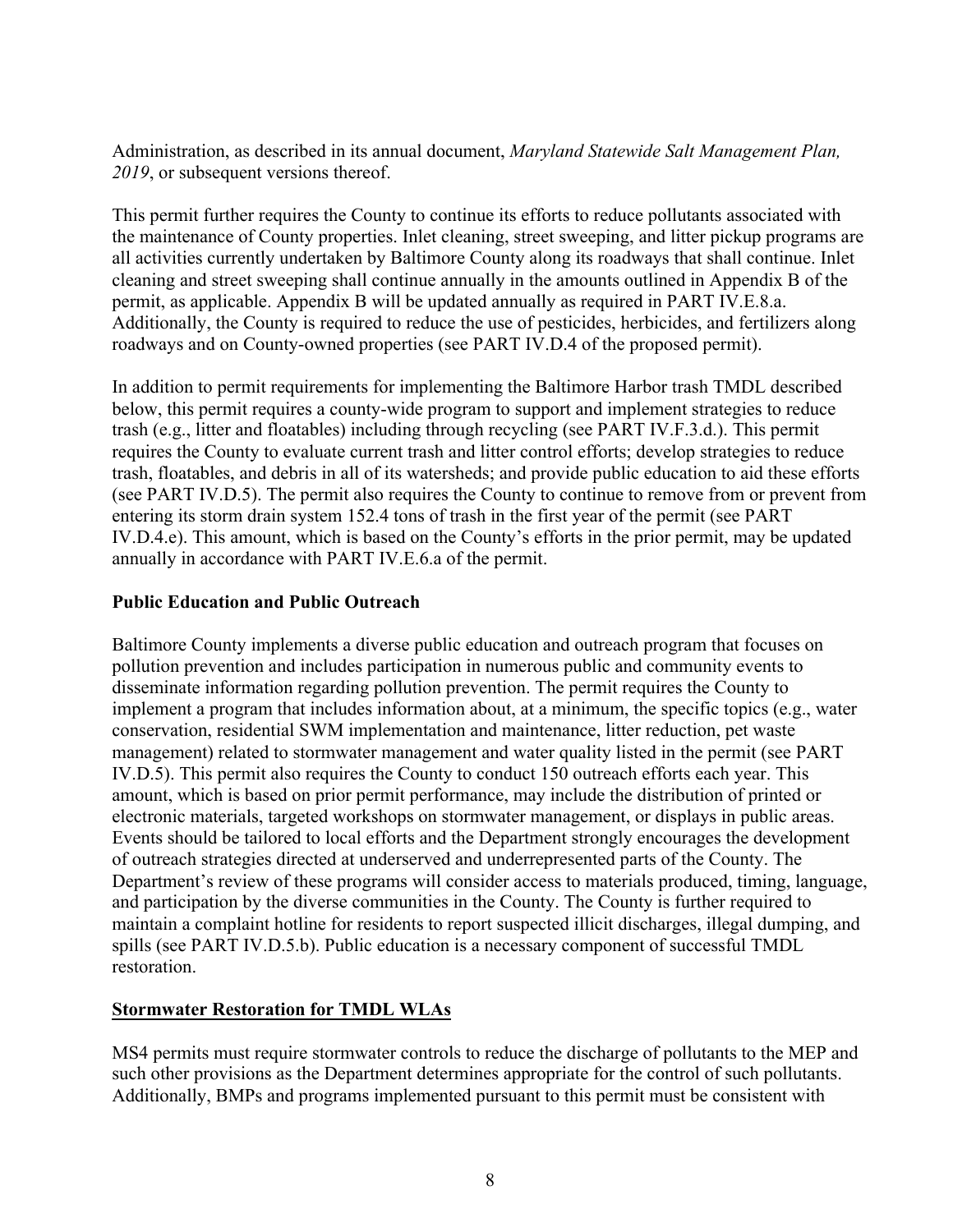applicable stormwater WLAs developed under EPA established or approved TMDLs.

Under the previous permit, Baltimore County conducted a systematic assessment of water quality for each watershed within its jurisdiction to identify sources of pollutants in stormwater runoff and link them to specific water quality impacts. These watershed assessments included detailed water quality analyses, identified opportunities for water quality improvement, and were used as the basis for developing and implementing restoration plans to control stormwater discharges. As a result of these assessments, the County developed implementation plans for each TMDL that were subsequently approved by the Department and must be continued under this permit. Where additional information is still needed for the Department's approval of a TMDL, there is a requirement to provide this information in year one of the permit.

When new TMDLs are established or approved, Baltimore County is required by this permit to include strategies to meet these TMDLs by proposing a TMDL implementation plan and submitting this plan to the Department for review within one year of EPA's establishment or approval of the TMDL. This permit also requires the County to document the annual progress for all Chesapeake Bay and local TMDL implementation plans, approved by the Department, through monitoring and modeling of estimated net change in pollutant loads. Over the permit term, Baltimore County must evaluate and update the benchmarks and specific stormwater BMPs that need to be implemented, in an iterative and ongoing process to ensure that water quality targets and WLAs are met. Documentation of this process shall be reported in the TMDL Strategy.

This permit incorporates a list of BMPs the County is required to complete in Year 1 of the permit. The BMPs in the County's Year 1 BMP Portfolio (Appendix B of the permit) are linked to the County's TMDL Strategy. As part of each year's annual report, the County will propose a new list of BMPs to be implemented in the following year.

#### Impervious Acre Restoration

The Department uses an impervious acre restoration metric as a surrogate for measuring progress toward all nutrient and sediment related TMDLs. Impervious acre restoration represents direct or equivalent stormwater runoff treatment to the MEP. Upland stormwater BMPs, implemented according to the criteria described in Chapters 3 and 5 of the 2000 Maryland Stormwater Design Manual (Manual), provide direct impervious area treatment, removing pollutants in runoff associated with these impervious areas. An equivalent impervious acre (EIA) credit has been developed for alternative BMPs such as street sweeping, tree planting, stream restoration, and the elimination of discovered nutrient discharges from grey infrastructure, among other approved practices. The EIA is based on reducing urban pollutant loads until they mimic the runoff from forest land cover. In addition, progress toward each specific TMDL WLA is reported by the County as part of the annual report.

#### Impervious Acre Accounting

In the 2020 Accounting Guidance, the Department provides updated information on how to calculate and report impervious area restoration and pollutant load reductions. The 2020 Accounting Guidance incorporates the Phase 6 Chesapeake Bay Watershed Model, new and updated BMPs approved by the CBP expert panels, an expansion of BMPs that also provide multiple benefits (e.g., increased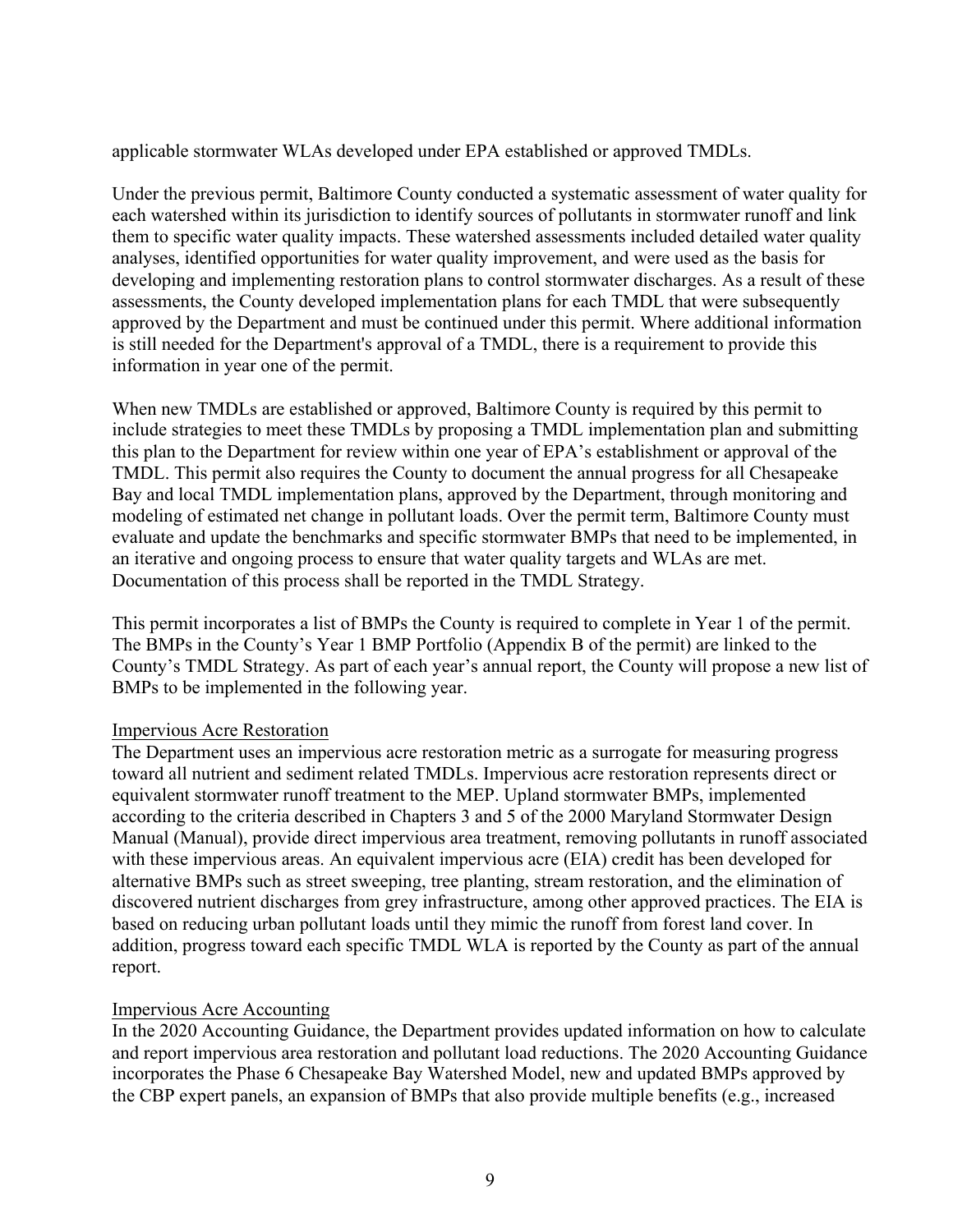climate resiliency and green infrastructure credits), and nutrient trading options. The nutrient load reductions for these BMP options are consistent with those used in Maryland's Phase III WIP and the resulting 2025 nutrient load targets. The 2020 Accounting Guidance was developed with the contributions of environmental non-governmental organizations, MS4 jurisdictions, State agencies, and EPA, and supersedes the 2014 Accounting Guidance.

Baltimore County may acquire Nutrient Credits for Total Nitrogen (TN), Total Phosphorus (TP), and Total Suspended Solids (TSS) in accordance with COMAR 26.08.11 to meet its impervious acre restoration requirement in PART IV.E.5 of this permit. For acquiring Nutrient Credits in place of impervious acre restoration, an equivalent impervious acre is based on reducing 18.08 pounds of TN, 2.23 pounds of TP, and 8,046 pounds of TSS. These values reflect the difference in pollutant unit loads between aggregate impervious (i.e., impervious road and non-road surfaces) and the statewide average true forest land covers as estimated by the Phase 6 Chesapeake Bay Watershed Model.

The Department developed an MEP analysis methodology with a set of metrics to assist Baltimore County in determining what level of restoration activity is achievable. The Department developed the MEP analysis methodology with input from the University of Maryland's Environmental Finance Center, which provided important national background, research, and recommendations. The MEP analysis methodology took into consideration Baltimore County's financial and physical capacities and limitations for implementing a comprehensive suite of restoration BMPs and stormwater management programs toward meeting the Chesapeake Bay TMDLs. For example, included was a fiscal analysis incorporating median household income (MHI), willingness to pay, socioeconomic considerations, and the cost of operations and maintenance. Also included was a physical capacity analysis incorporating limitations and constraints on project scheduling, the procurement process and its impact on timing, the budget approval process, and the availability of qualified contractors. Considering the fiscal and physical capacity, the County generated a list of restoration BMPs and programs (i.e., BMP Portfolio) for implementation under this permit term. The BMP Portfolio, along with a justification narrative, was submitted to inform the Department's determination as to the level of effort required for the County to meet the MEP standard. Based on discussions with the County regarding the justification narrative and BMP Portfolio that proposed 2,451 impervious acres, and comparison with the pace of past restoration trends, the Department determined that additional restoration is achievable. Specifically, the Department concluded, based on interest expressed by the County, that more green infrastructure and climate resiliency incentives will likely be implemented, along with other new BMPs included in the 2020 Accounting Guidance (e.g., urban soil restoration, floating treatment wetlands, riparian buffers, and conservation of forests). Therefore, the Department increased the restoration required for this permit term to 2,696 impervious acres recognizing these unrealized opportunities for credits based on the 2020 Accounting Guidance.

Baltimore County has continued to implement restoration projects since completing the requirements of the previous permit. The impervious acres restored through these efforts will be considered toward meeting the requirements found in this permit. To ensure a steady rate of progress during the permit term, cumulative benchmarks are included in the permit in the Stormwater Restoration section in Table 1. The cumulative benchmarks were developed by using the information presented in the County's BMP Portfolio and adjusting the cumulative percentages so that implementation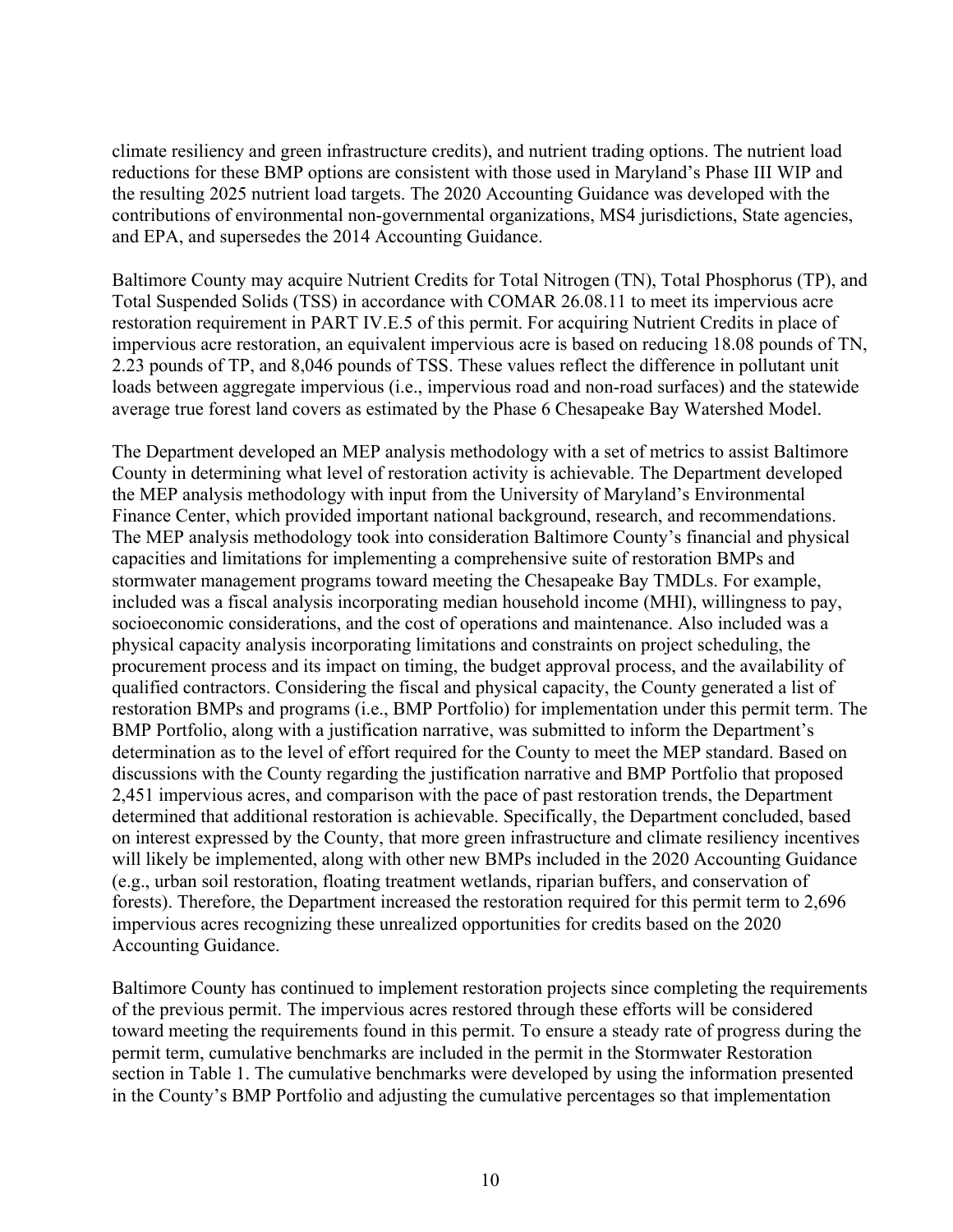would progress to restore 2,696 impervious acres by the end of the permit term. Although Baltimore County's restoration requirement is less than the two percent per year Phase III WIP restoration goal by 322 impervious acres, the Department encourages Baltimore County to overachieve on its permit, but also recognizes that the two percent goal can be met cumulatively by all Phase I Large MS4 permittees.

Baltimore County will provide continual outreach to the public regarding the development of new TMDL stormwater implementation plans. This permit requires the County to provide notice of its procedures for the public to obtain information and offer comment on the assessments and plans for new TMDLs. A minimum 30-day comment period is required prior to finalizing any assessments or plans, as well as a summary in annual reports of how the County addressed or will address any material comment received from the public.

### Progress Toward Nutrient and Sediment TMDL WLAs

The impervious acre restoration requirements and associated pollutant reductions described in Baltimore County's MS4 permit are consistent with the Phase III WIP, and with local TMDL implementation strategies. According to the Phase III WIP, "[r]ecent MS4 implementation and trend analysis indicates" that in aggregate Phase I MS4s "should be capable of annually restoring two percent of their impervious surface areas that currently have little or no stormwater treatment". This level of implementation was then used to estimate nutrient pollutant load reductions for Baltimore County and the State's other Phase I large MS4s. The Department's decision to require the restoration of 2,696 impervious acres in this permit incorporates the need to be consistent with the Phase III WIP and make significant and continued progress toward achieving the Chesapeake Bay's WLAs as well as local nutrient and sediment TMDLs.

#### Trash TMDL WLAs

With respect to the Baltimore Harbor Trash TMDL, Baltimore County is required to annually reduce 118,231 pounds of trash and report on the ongoing efforts to meet the requirements of this TMDL as described above (See PART IV.F.3.d). The permit requires the County to report progress toward implementing practices and projects to achieve the Baltimore Harbor trash allocation. This includes reporting on efforts to reduce trash and meet trash WLAs, effectiveness of public education and outreach efforts, and any modifications necessary to improve source reduction and proper disposal.

#### Bacteria TMDL WLAs

With respect to bacteria TMDLs, the implementation of WLAs is best addressed by eliminating bacteria at its source. Monitoring is necessary to identify the specific sources of bacteria in a watershed. To accomplish this, Baltimore County is required to perform bacteria trend monitoring for wildlife and domestic animal sources throughout its jurisdiction under this permit (PART IV.G.2.b.ii). Additionally, IDDE permit conditions require the screening of outfalls for dry weather flows from outfalls (PART IV.D.3.b) to identify illicit discharges, including sanitary sewer contributions that may contain bacteria from human sources. The Department has determined that the combination of these two required monitoring and screening programs are adequate to ensure progress toward implementation of all relevant bacteria WLAs within the County for this permit term.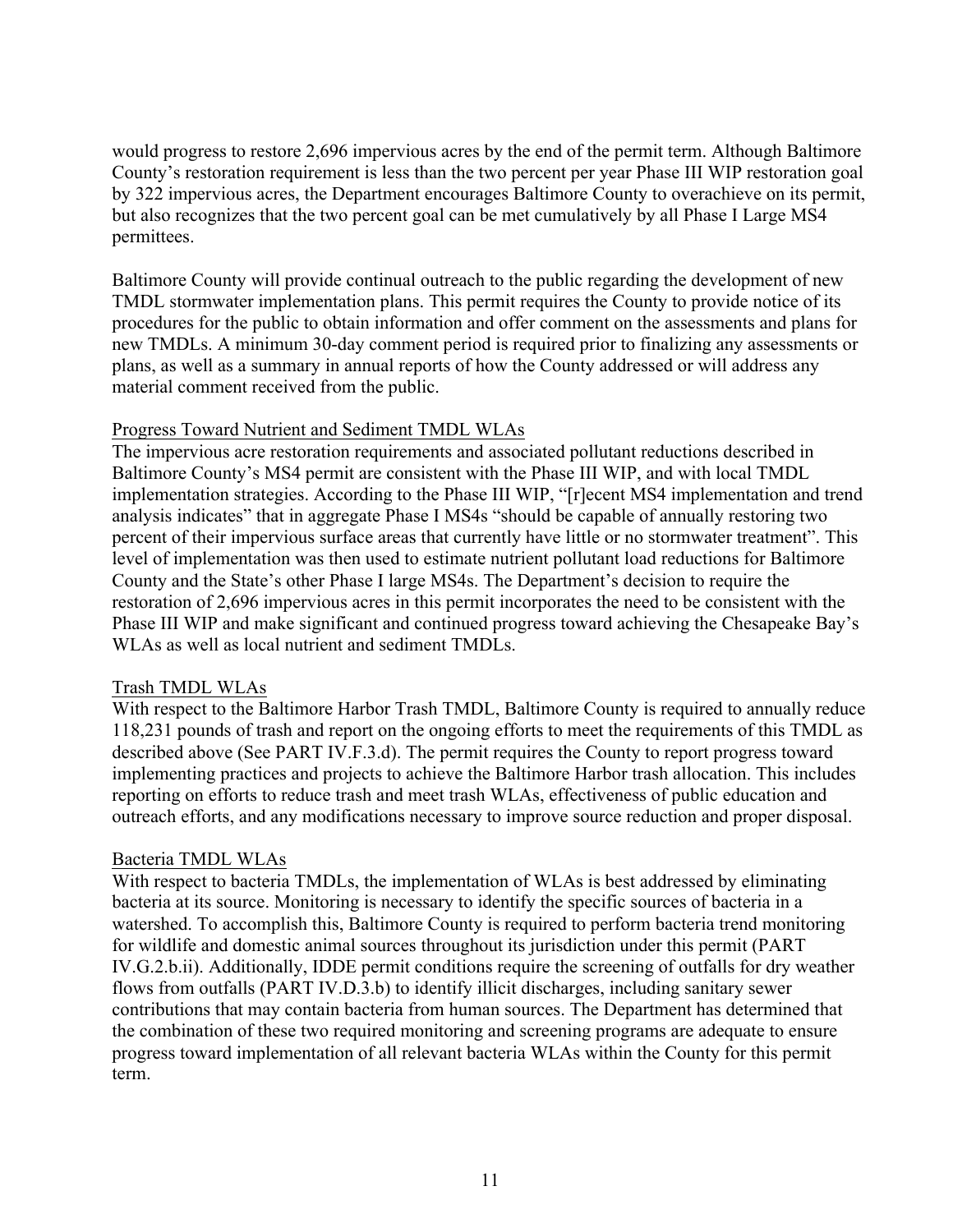### PCB TMDL WLAs

The County is required to develop a source tracking monitoring plan for all PCB TMDL WLAs where watershed reductions are required to meet water quality standards (PART IV.G.3). Baltimore County shall submit results and provide updates annually on its monitoring efforts. This is currently the most effective and efficient means of locating sources of PCBs in the landscape and reducing loads to a waterbody.

### **Assessment of Controls**

# **BMP Effectiveness Monitoring**

The Chesapeake Bay Program partnership has determined that intensive monitoring on a small watershed scale where restoration efforts are being implemented is necessary to inform successful adaptive management. To support this initiative, Baltimore County's permit requires one of two monitoring options. If the County chooses, it may continue intensive monitoring and build upon past monitoring efforts at the Scotts Level Branch. Alternatively, the County may choose and submit for approval a new location to assess the effects of a BMP installed for restoration. This option requires chemical, biological, and physical monitoring be used to assess small watershed restoration efforts, document BMP effectiveness and PCB monitoring, and calibrate water quality models. The *2020 MS4 Monitoring Guidelines: BMP Effectiveness and Watershed Assessments,* hereafter (2020 Monitoring Guidelines) provides technical information on the implementation of an acceptable monitoring program. The minimum criteria for chemical, biological, and physical monitoring are as follows:

Chemical Monitoring: Twelve storm events shall be monitored per year in the selected watershed. Discrete samples of stormwater flow representative of each storm event shall be collected at the monitoring stations for developing event mean concentrations (EMC) for the following pollutants:

Biochemical Oxygen Demand (BOD<sub>5</sub>) or Total Organic Carbon (TOC) Total Nitrogen (TN) Nitrate plus Nitrite Total Ammonia (sewer signal) Total Suspended Solids *E. coli* or *Enterococcus* Total Phosphorus Orthophosphate Chloride

Continuous measurements are also required for temperature, pH, discharge (flow), turbidity, and conductivity. Several parameters included in previous permits (e.g., copper, zinc) have been removed because their detection rates and concentrations are low, and there are no local TMDLs for these parameters.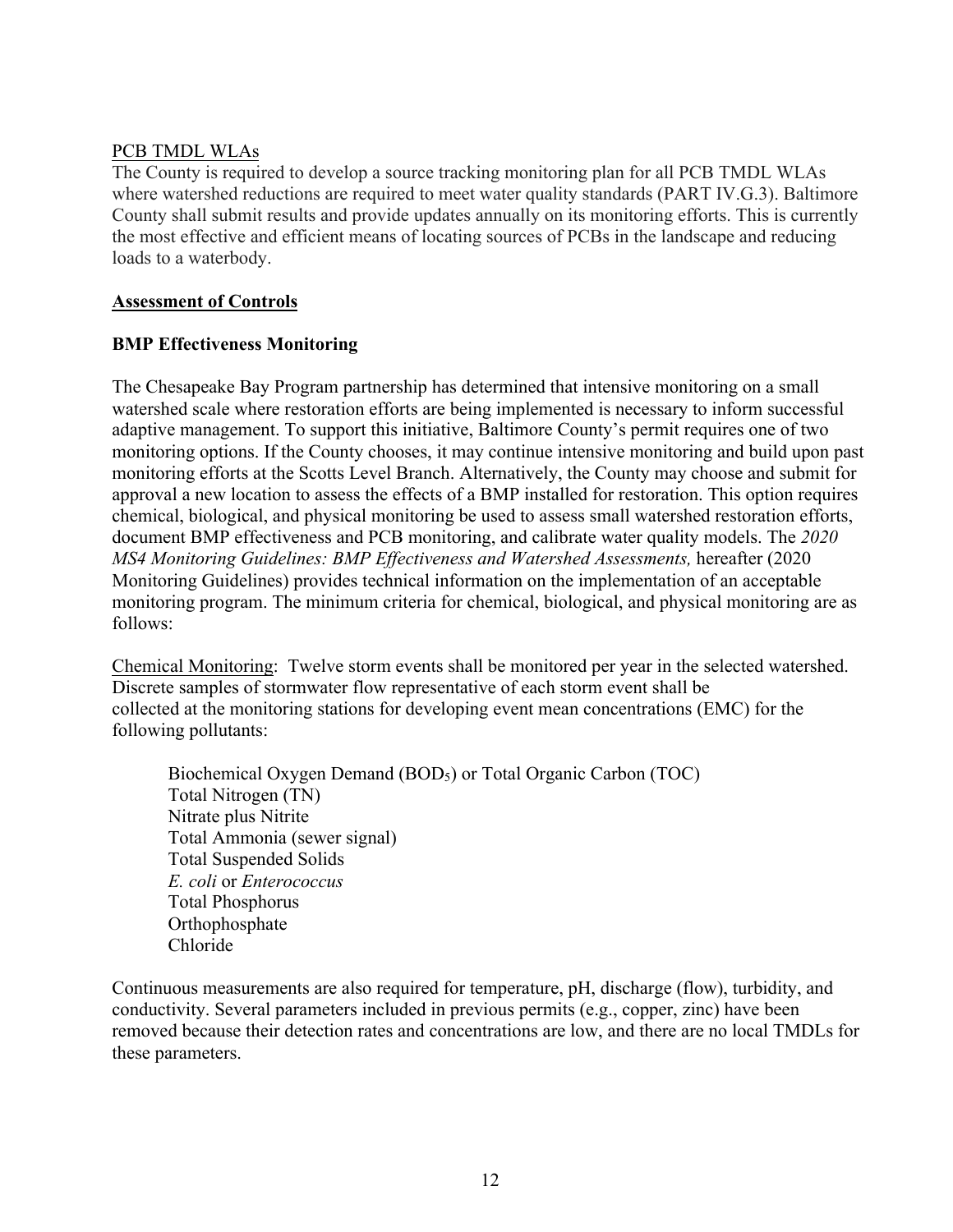Biological Monitoring: Benthic macroinvertebrate samples are required to be gathered each spring for gauging the biological response to stormwater discharges. A stream habitat assessment is also required using techniques defined by the EPA using Rapid Bioassessment Protocols (RBP), Maryland Biological Stream Survey (MBSS), or other similar method approved by the Department.

Physical Monitoring: A geomorphologic stream assessment is required and includes an annual comparison of permanently monumented stream channel cross-sections and the stream profile. A hydrologic and/or hydraulic model is required in the fourth year of the permit to analyze the effects of rainfall; discharge rates; stage; and, if necessary, continuous flow on channel geometry.

Continuous Flow Measurements: Flow measurements are required at the monitoring locations and will be used to estimate annual and seasonal pollutant loads and reductions, and for the calibration of watershed assessment models. Additionally, the County is required to provide a combined analysis of the chemical, biological, and physical monitoring results for the approved watershed.

The County alternatively may choose to collaborate with the Department in a Pooled Monitoring Advisory Committee (PMAC) administered by the Chesapeake Bay Trust. The committee will determine criteria for research proposals that address key questions pertaining to the cumulative impacts of watershed restoration and the effectiveness of specific restoration practices. All PMAC participants will determine monitoring needs, select appropriate studies, and contribute funding for specific projects that address permit requirements related to BMP effectiveness monitoring in a small watershed.

# **County Watershed Assessment Monitoring**

The County is also required to select one of two available strategies for county-wide watershed assessment and trend monitoring. The County may choose to submit a comprehensive plan to monitor trends in biological, bacteria, and chloride impairments. This includes monitoring biota, habitat assessment, and bacteria (*E. coli*, *Enterococcus*, or fecal coliform), and an assessment of chloride by measuring conductivity as a surrogate. Alternatively, the County may choose to accomplish this requirement through participation in the PMAC with an annual monetary contribution.

The County is also required to develop a source tracking monitoring plan for all PCB TMDL WLAs where watershed reductions are required to meet water quality standards. Baltimore County shall submit results and provide updates annually on the monitoring efforts. This is currently the most effective and efficient means of locating sources of PCBs in the landscape and reducing loads to a waterbody.

# **Special Programmatic Conditions**

Baltimore County is required to offset any additional loads through Maryland's Aligning for Growth policies and procedures as articulated through Chesapeake Bay milestone achievement. Baltimore County shall reflect these policies, programs, and implementation as part of its net WLA accounting.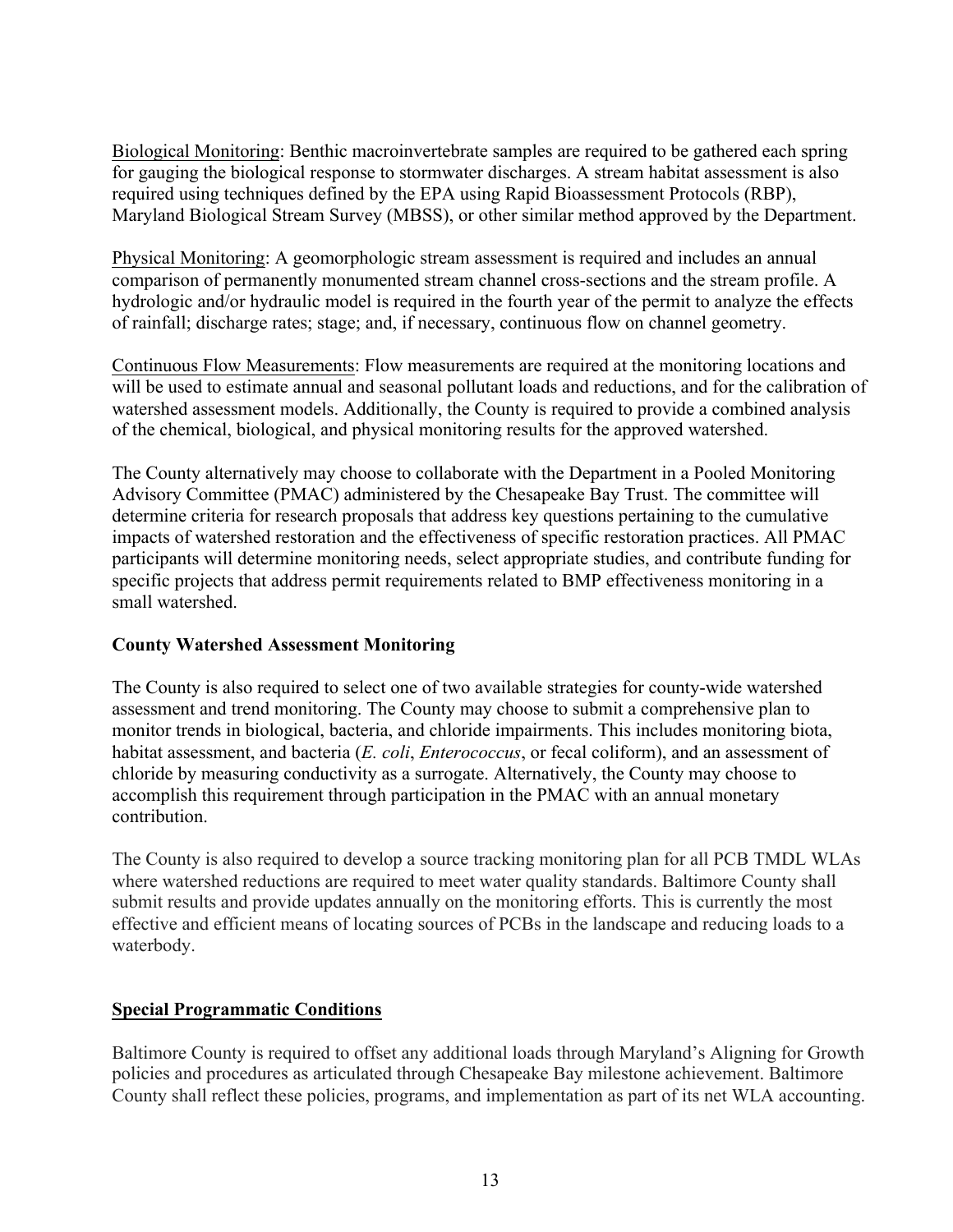The County will further continue to work toward the completion of the State's Water Resources Element as required by the Maryland Economic Growth, Resource Protection and Planning Act of 1992 (Article 66B, Annotated Code of Maryland). The projects and programs proposed under this permit, as well as those implemented during the County's previous stormwater permits and as part of the other State and local regulations all work toward meeting these conditions.

# **Enforcement and Penalties**

This permit regulates the discharge of stormwater into, through, or from Baltimore County's municipal separate storm sewer system. It also requires the County to take all reasonable steps to minimize or prevent discharges that are in violation of permit conditions. Failure to comply with a permit is a violation of the CWA and is grounds for enforcement action; penalty assessment; permit termination, revocation, or modification; or denial of a permit renewal application.

EPA affirmed in the preamble to its Municipal Separate Storm Sewer System Phase II Stormwater Rule (FR Vol. 64, No. 235, 68731) that water quality-based controls, which are implemented through the iterative process defined herein as the terms and conditions of the County's permit, are appropriate for the control of the discharge of pollutants into, through, or from the County's municipal separate storm sewer system and will result in reasonable progress toward attainment of water quality standards for this permit term. Successive iterations of the mix of BMPs and measurable goals will be driven by the objective of ensuring maintenance of water quality standards.

# **Public Review and Participation Opportunities**

Upon advertisement, the Tentative Determination will be available on the Department's website at:

# mde.maryland.gov/programs/Water/StormwaterManagementProgram/Pages/storm\_gen\_permit.aspx

Hard copies of the draft permit may also be procured at a cost of \$0.36 per page. Written requests for copies should be directed to Raymond P Bahr, Maryland Department of the Environment, Water and Science Administration, Sediment, Stormwater, and Dam Safety Program, 1800 Washington Boulevard, Ste. 440, Baltimore, Maryland 21230-1708. Additional information on stormwater management in Maryland can also be found on the Department's website or by calling the Sediment, Stormwater, and Dam Safety Program at 410-537-3543 or 1-800-633-6101.

In accordance with COMAR 26.08.04, the Department will hold an informational meeting and public hearing regarding the tentative determination permit on November 19, 2020 from 11:00 AM to 1:00 PM, at Patapsco Valley State Park - Hilton Area at 1101 Hilton Avenue, Catonsville, MD. Because of public health guidelines, space is limited, and in-person participants may register by calling 410-537-3543 or by emailing your registration information to Stewart.Comstock@Maryland.gov. Alternatively, the Department is urging all who wish to provide testimony to do so by participating in the online webinar to be held from 4:00 PM to 6:00 PM on the same date. To participate online you must sign up via the registration link at https://mde.maryland.gov/MS4. The webinar hearing may also be accessed in listen-only mode via telephone at 1-866-952-8437 with Access Code 340-949-227.